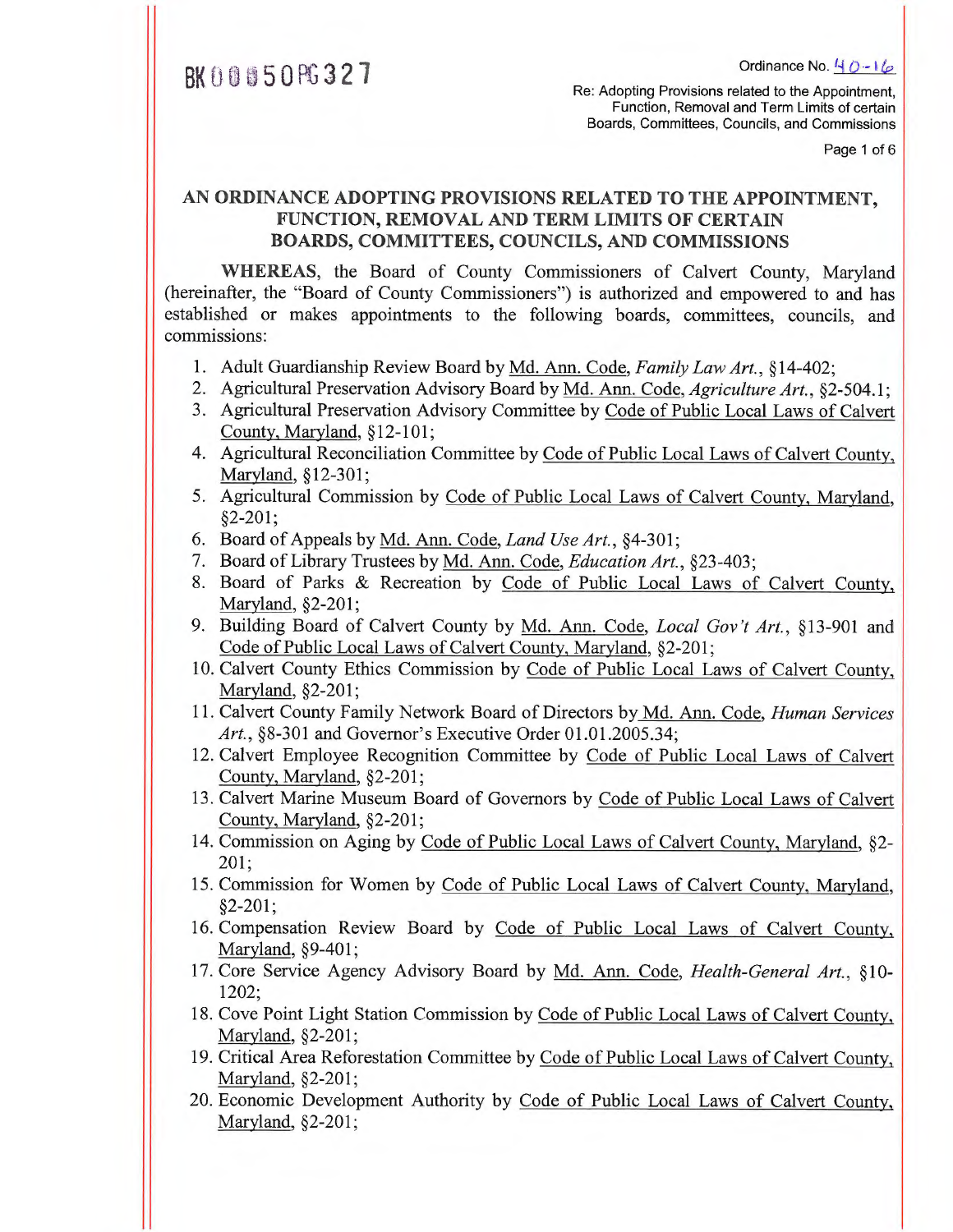### $BK 0 0 0 5 0 0 3 2 8$  Ordinance No.  $40 - 16$

Re: Adopting Provisions related to the Appointment, Function, Removal and Term Limits of certain Boards, Committees, Councils, and Commissions

Page 2 of 6

- 21. Economic Development Commission by Code of Public Local Laws of Calvert County, Maryland, §2-201;
- 22. Emergency Medical Services Advisory Committee by Code of Public Local Laws of Calvert County, Maryland, §2-201;
- 23. Employees Retirement Plan Board of Trustees by Code of Public Local Laws of Calvert County, Maryland, §2-201;
- 24. Employee Retirement Savings Plan Board of Trustees by Code of Public Local Laws of Calvert County, Maryland, §2-201;
- 25. Environmental Commission by Code of Public Local Laws of Calvert County, Maryland, §2-201;
- 26. Fire and Rescue Commission by Code of Public Local Laws of Calvert County, Maryland, §9-301;
- 27. Gambling Permit Review Committee by Md. Ann. Code, *Criminal Law Art., §13-704;*
- 28. Heritage Committee by Code of Public Local Laws of Calvert County, Maryland, §2- 201;
- 29. Historic District Commission by Md. Ann. Code, *Land Use Art.,* §8-201;
- 30. Housing Authority of Calvert County by Md. Ann. Code, *Community Development Art.,*  Title 12;
- 31. Local Alcohol & Drug Abuse Council by Md. Ann. Code, *Health-General Art., §8-1001;*
- 32. Other Post-Employment Benefits Trust Fund Board of Trustees by Code of Public Local Laws of Calvert County, Maryland, §2-201;
- 33. Planning Commission by Md. Ann. Code, *Land Use Art.,* §2-102;
- 34. Sheriff Department Pension Plan Board of Trustees by Code of Public Local Laws of Calvert County, Maryland, §2-201;
- 35. Social Services Advisory Board by Md. Ann. Code, *Human Services Art.,* §3-501;
- 36. Soil Conservation District Board of Directors by Md. Ann. Code, *Agriculture Art.,* §8- 302;
- 37. Tourism Advisory Commission by Code of Public Local Laws of Calvert County., Maryland, §2-201; and
- 38. Tri-County Animal Shelter Advisory Board by Code of Public Local Laws of Calvert County, Maryland, §2-201; and
- 39. Waterman's Wharf Oversight Committee by Code of Public Local Laws of Calvert County, Maryland, §2-201.

WHEREAS, the Board of County Commissioners adopted a statement of goals for this current term that includes term limits for boards, commissions, councils and committees it appoints where such term limits would not, in the opinion of the Board of County Commissioners, be detrimental to the mission or on-going function of the board, commission, council or committee;

WHEREAS, the Office of County Attorney has recommended amendments to the Calvert County Code more specifically set forth below to address certain term limits and administrative and policy matters pertaining to volunteer boards and committees appointed by the Board of County Commissioners;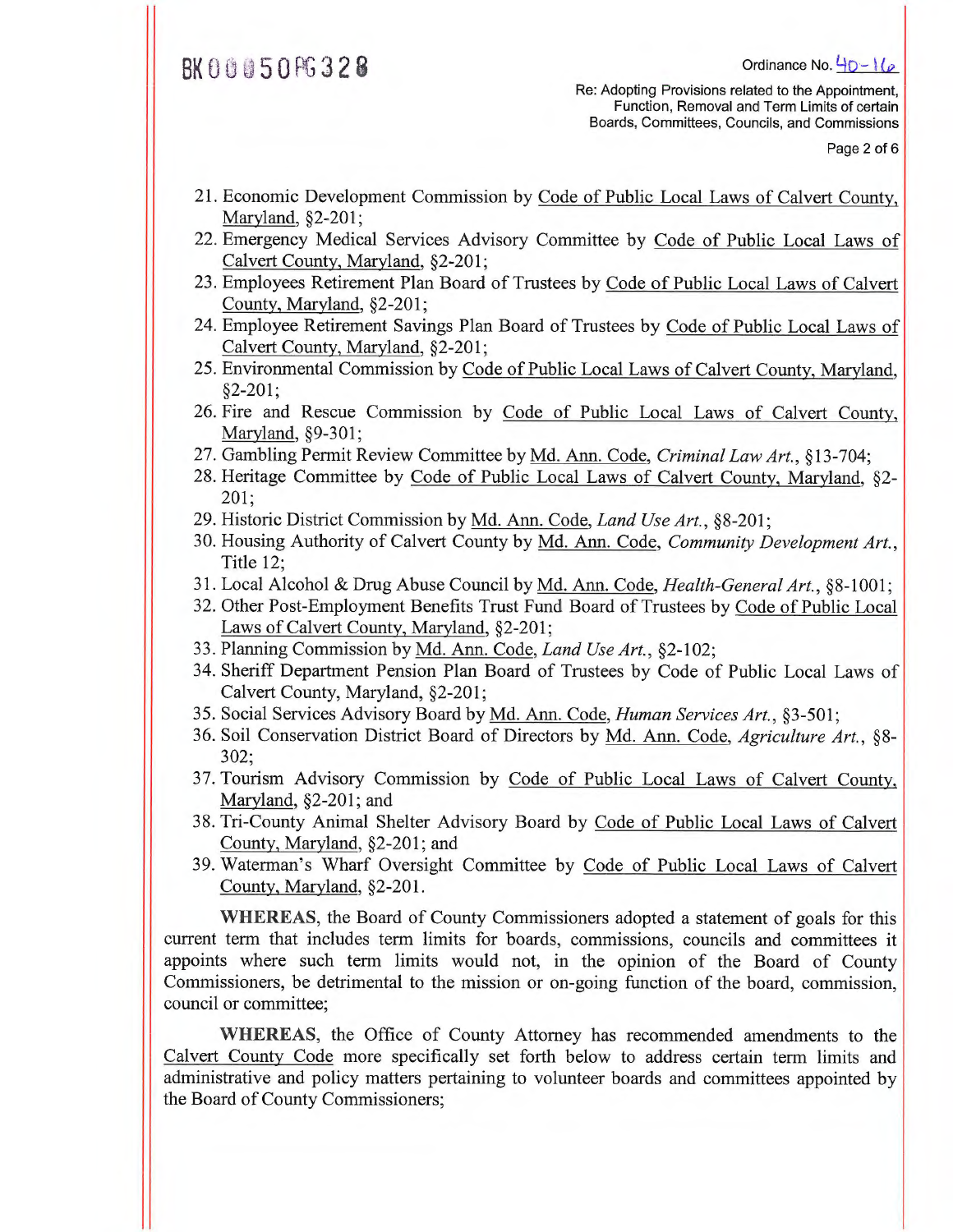Re: Adopting Provisions related to the Appointment, Function, Removal and Term Limits of certain Boards, Committees, Councils, and Commissions

Page 3 of 6

**WHEREAS,** a public hearing regarding the adoption of Chapter 11 of the Codewas duly advertised for two consecutive weeks before the public hearing held on October 18, 2016 at which time the Board of County Commissioners received public comment; and

**WHEREAS,** upon due consideration of the comments of the public and staff, the Board of County Commissioners finds it is in the best interest of the public health, safety and welfare of **the** citizens of Calvert County, Maryland to adopt the provisions set forth herein as a new Chapter 11 of the Calvert County Code.

**NOW, THEREFORE, BE IT ORDAINED** that the Board of County Commissioners of Calvert County, Maryland hereby approves and enacts the following as Chapter 11 of the Calvert County Code:

### § **11-1. Purpose & Applicability.**

- (a) The purpose of this Chapter 11 is to establish provisions generally applicable for the uniform operation of appointed boards, committees, councils, and commissions, except where deviations and variance are warranted as set forth herein.
- (b) The provisions hereof shall be applicable to boards, committees, councils, and commissions established pursuant to the general or local laws of the State of Maryland, but subject to the provisions of such general or special laws and only to the extent that the provisions hereof are consistent with the authority granted to the Board of County Commissioners by such general or local laws. In the event that any provision herein conflicts with a provision of a statute, the statutory provision shall govern.
- (c) The provisions of this Chapter 11 shall not apply to task forces and *ad hoc* groups or committees appointed by the Board of County Commissioners.

### **§ 11-2. Generally.**

- (a) Ordinances and resolutions establishing boards, committees, councils, and commissions shall establish, at a minimum, the membership, length of terms, and purposes of the body.
- (b) Every board, committee, council or commission that shall propose to adopt, amend, modify, update or otherwise change bylaws shall first receive approval of the Board of County Commissioners.
- (c) Boards, committees, councils and commissions shall report to the Board of County Commissioners on at least an annual basis.
- (d) The appointment of members shall take into consideration a balanced representation of all segments of the Calvert County community.
- (e) It is the County Commissioner's intent to appoint Calvert County residents to boards, committees, councils, and commissions unless there are no County residents available to fill positions or where an exception is approved for good cause shown in the instance of a specific board, committee, council or commission.
- (f) Every board, committee, council, and commission must adhere to the provisions of the Calvert County Ethics Ordinance then in effect and the Open Meetings Act, as amended from time to time.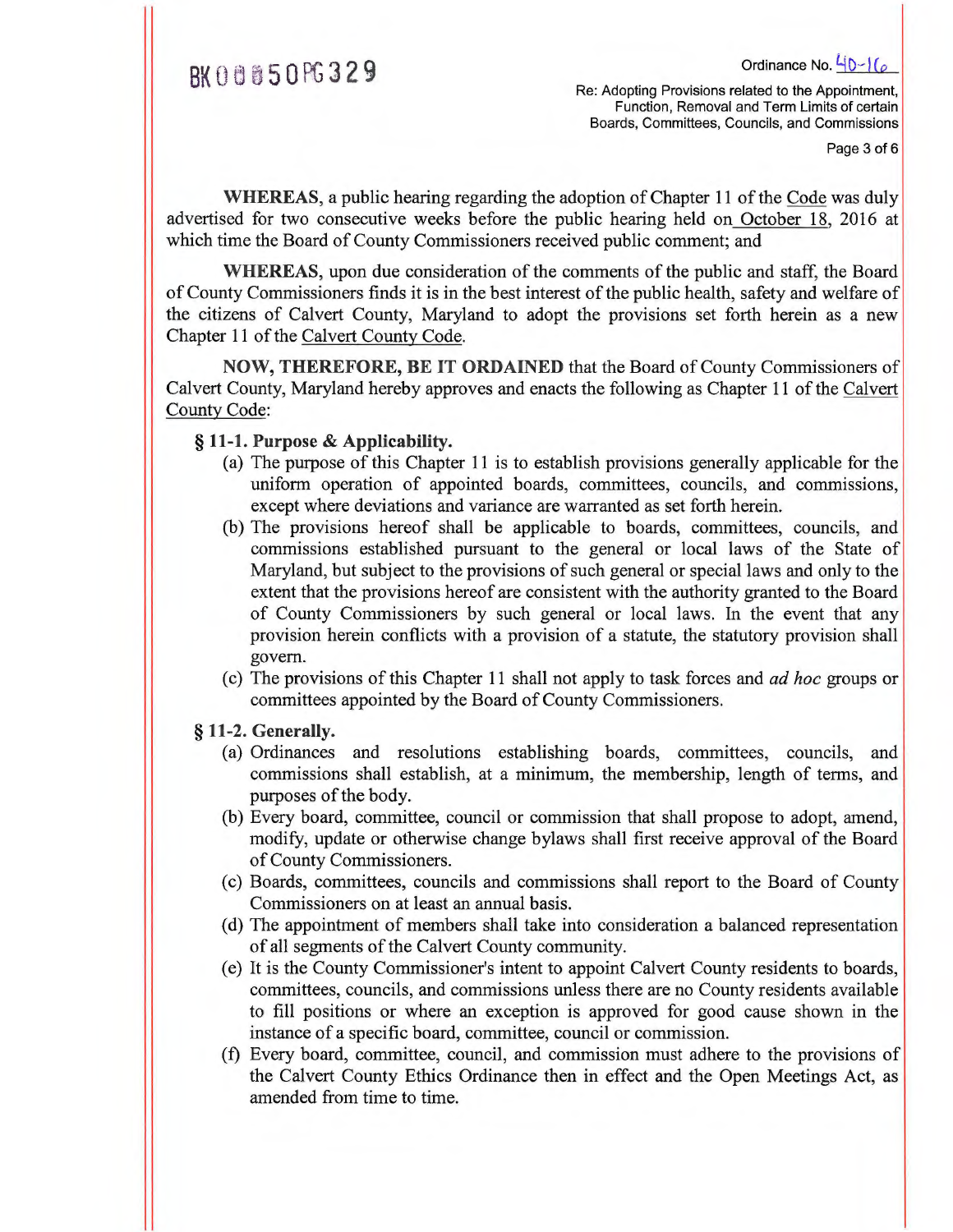# $BK000050P6330$  Ordinance No.  $40-16$

Re: Adopting Provisions related to the Appointment, Function, Removal and Term Limits of certain Boards, Committees, Councils, and Commissions

Page 4 of 6

### **§ 11-3. Appointments and Removal.**

- (a) To the extent practicable, term expirations will be publicized in advance, indicating whether the member whose term is expiring is eligible for reappointment.
- (b) Notwithstanding any provision to the contrary, the Board of County Commissioners may appoint members without advertising the availability of a position, except where advertising is required by law.
- (c) Appointments shall be made in public session by a majority vote of the Board of County Commissioners.
- (d) Members of boards, committees, councils, and commissions are expected to attend and participate at all meetings of the board, committee, council, and commission to which they are appointed.
- (e) Members of boards, committees, councils, and commissions shall respond to all referrals and requests for information or input form the Board of County Commissioners in a timely manner such that the work of the board, committee, council, or commission upon the referral or request is completed not less than One Hundred Eighty 180 days following referral, unless an extension is granted by Board of County Commissioners. Failure of any member to promptly respond or complete his or her work so referred or requested shall be grounds for removal as provided below.
- $(f)$ Any appointee may be removed by the Board of County Commissioners as provided for in State general or public local law, or, when no applicable provisions are found at State general or public local law, for any of the following when the Board of County Commissioners finds it would be in the best interest of the board, committee, council or commission:
	- i. Missing three (3) consecutive meetings;
	- ii. Failure to support the purposes and activities of the board, committee, council, or commission;
	- iii. Failure to complete duties, assignments, or requirements in a timely manner; or
	- iv. Acts unprofessional, unethical, or displays disruptive behavior or communication that does not positively reflect upon, and support the purposes and goals of, the board, committee, council, or commission.

#### **§ 11-4. Term Limits.**

- (a) The provisions of this Section 11-4 do not apply to members who are members because the position they hold has been designated as a member of a board, committee, council or commission and, further, do not apply to:
	- i. Agricultural Preservation Advisory Board;
	- ii. Board of Appeals;
	- iii. Board of Elections;
	- iv. Board of Library Trustees;
	- v. Building Board;
	- vi. Calvert Employee Recognition Committee;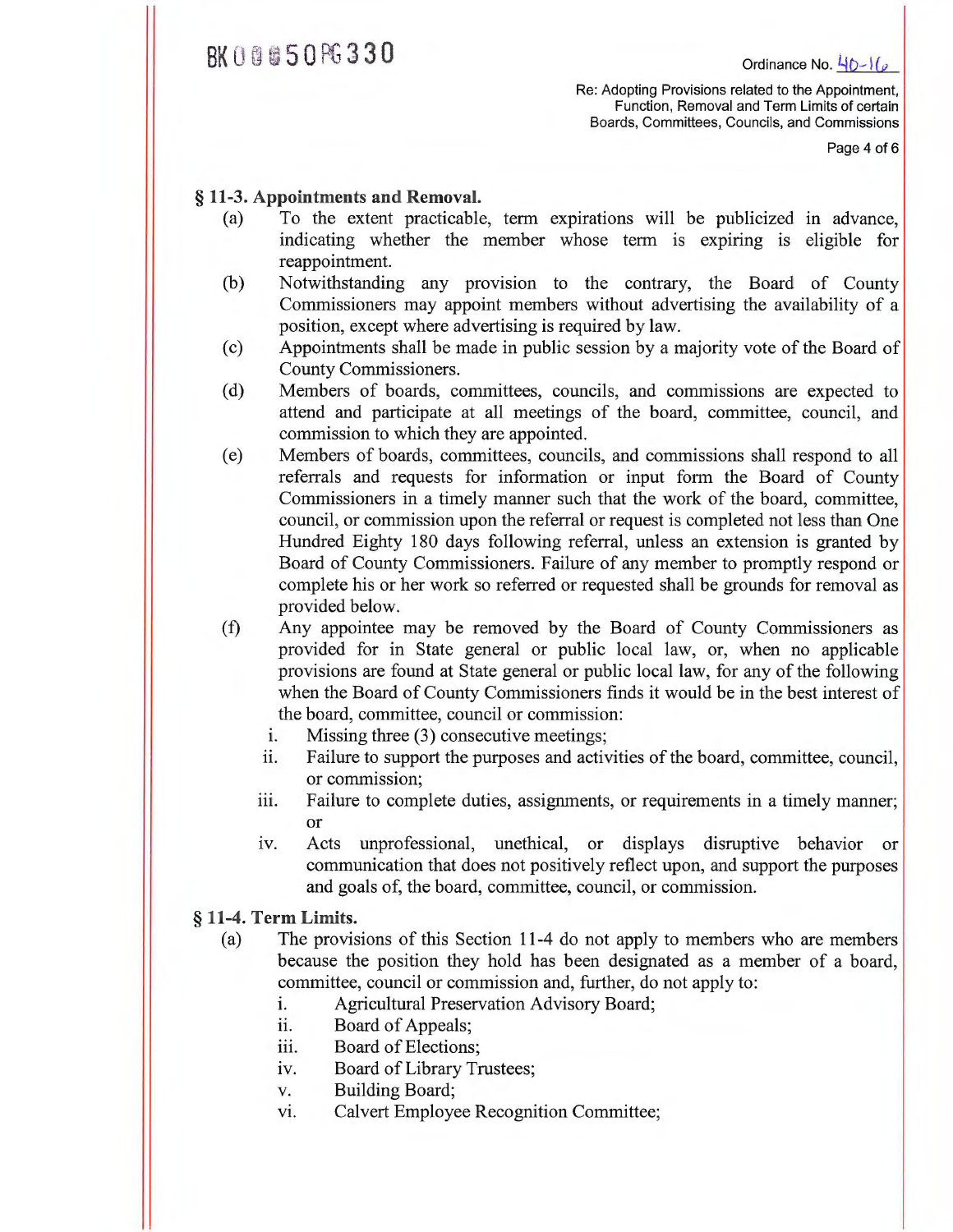## $BK$  0  $\emptyset$   $\emptyset$   $50$   $R$   $33$  |

Re: Adopting Provisions related to the Appointment, Function, Removal and Term Limits of certain Boards, Committees, Councils, and Commissions

Page 5 of 6

- vii. Calvert Marine Museum Board of Governors;
- viii. Commission for Women;
- ix. Compensation Review Board;
- x. Core Service Agency Advisory Board;
- xi. Cove Point Light Station Commission;
- xii. Critical Area Reforestation Committee;
- xiii. Emergency Medical Services Advisory Committee;
- xiv. Employees Retirement Plan Board of Trustees;
- xv. Employee Retirement Savings Plan Board of Trustees;
- xvi. Housing Authority of Calvert County;
- xvii. Jefferson Patterson Park & Museum Committee;
- xviii. Local Alcohol & Drug Abuse Council;
- xix. Other Post-Employment Benefits Trust Fund Board of Trustees;
- xx. Property Tax Assessment Appeals Board;
- xxi. Sheriff Department Pension Plan Board of Trustees;
- xxii. Soil Conservation District Board of Directors;
- xxiii. Tri-County Animal Shelter Advisory Board;
- xxiv. Waterman's Wharf Oversight Committee;
- xxv. any board, committee, council, or commission created by the Board of County Commissioners after the effective date of this Ordinance, unless made expressly subject to this Section 11-4; and
- xxvi. any board, committee, council, or commission subject to the provisions of this Section 11-4 but, later, expressly made exempt from this Section 11-4.
- (b) Terms of service for all boards, committees, councils, or commissions subject to this Section 11-4 shall be limited to three (3) consecutive terms. The remainder of a term for which an interim appointment is made to fill a vacancy shall not be considered a "term" within the meaning of this paragraph.
- (c) Persons shall be eligible for reappointment to a board, committee, council, or commission upon which they served previously after one (1) year absence.

**BE IT FURTHER ORDAINED** by the Board of County Commissioners of Calvert County, Maryland that this Ordinance be applied prospectively and, therefore, for the initial application of this Ordinance, terms of those members of a board, committee, council, or commission subject to §11-4, above, begun prior to recordation of this Ordinance shall not count as terms of service for the purpose of calculating the number of consecutive terms served.

**BE IT FURTHER ORDAINED** by the Board of County Commissioners of Calvert County, Maryland that, in the event any portion of this Ordinance is found to be unconstitutional, illegal, null or void, by a court of competent jurisdiction, it is the intent of the Board of County Commissioners to sever only the invalid portion or provision, and that the remainder of the Ordinance shall be enforceable and valid, unless deletion of the invalid portion would defeat the clear purpose of the Ordinance, or unless deletion of the valid portion would produce a result inconsistent with the purpose and intent of the Board of County Commissioners in enacting this Ordinance.